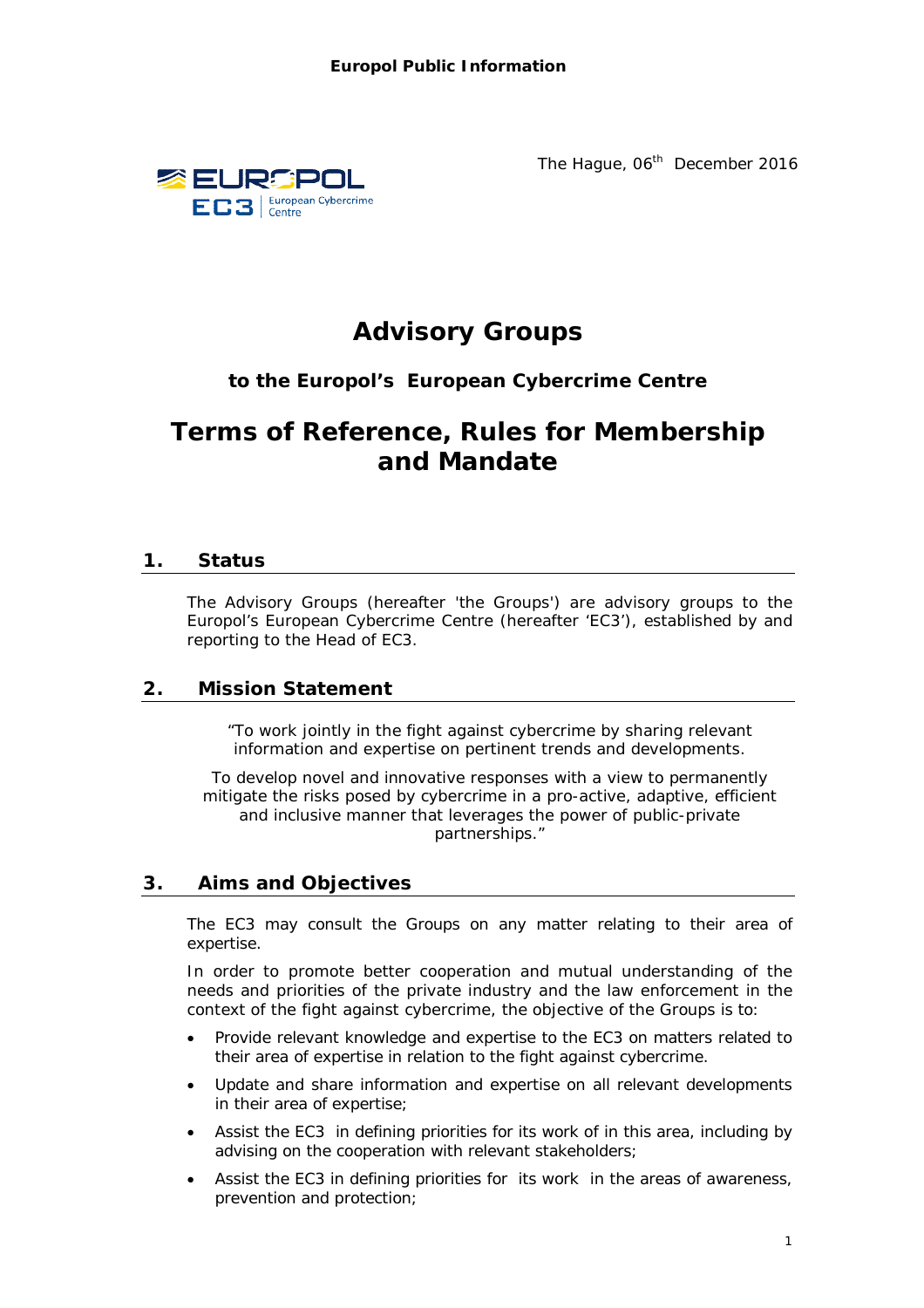Assist the EC3 in striking the right balance between disruption, harm reduction and prevention on the one hand and investigation and prosecution on the other hand.

The EC3 may consult the Groups on any matters relating to their area of expertise.

The EC3 may assign specific tasks and deliverables to the Groups or its members.

Although the Groups may provide policy input on its own initiative or upon invitation by the EC3, such input shall exclusively be addressed to the EC3.

The Groups shall refrain from taking any political or commercial position in the preparation and delivery thereof.

#### **4. Membership**

Members shall be individuals of proven expertise and professional experience in those areas which are relevant to the fight against cybercrime.

To ensure proper alignment with the work and the mandate of Europol and the policy level in general, EC3 and the European Commission shall also be represented in the Groups.

Membership of the Groups is non-transferrable, however if for whatever reason a Group's member is unavailable they may nominate an alternate from their organisation to attend a scheduled meeting. Such arrangements shall be notified in writing in advance to the EC3 Advisory Groups Support Secretariat [\(O372@europol.europa.eu\).](mailto:(O372@europol.europa.eu).)

#### 4.1. Appointment

Members shall be appointed by the Head of EC3. Appointment is based on nomination and is preceded by a selection procedure.

On the basis of the call for applications and the outcome of the assessment process, applicants who are deemed suitable candidates for the Groups' membership but are not appointed shall be placed on a reserve list, with their consent. The EC3 may use this list for the appointment of replacements for members, if needed. If the EC3 considers the reserve list insufficient, it may re-publish the call for applications in order to constitute a new list.

When selected, members shall produce a **certificate of good conduct** (see Annex 1) prior to the official appointment, as well as a **letter of endorsement and support from their management**.

The EC3 may decide to spread the starting date of the term of office of members to enhance the continuity of the work of the Groups over time. This means that new members can accede prior to the expiration of the term of office of other members.

Members shall be appointed in a personal capacity for a period of two years.

#### 4.2. Renewal

Members shall remain in office until their term of office ends by effluxion of time or on resignation.

Their term of office may be renewed, subject to decision of the Head of EC3, and shall be based on an assessment of the performance of the members.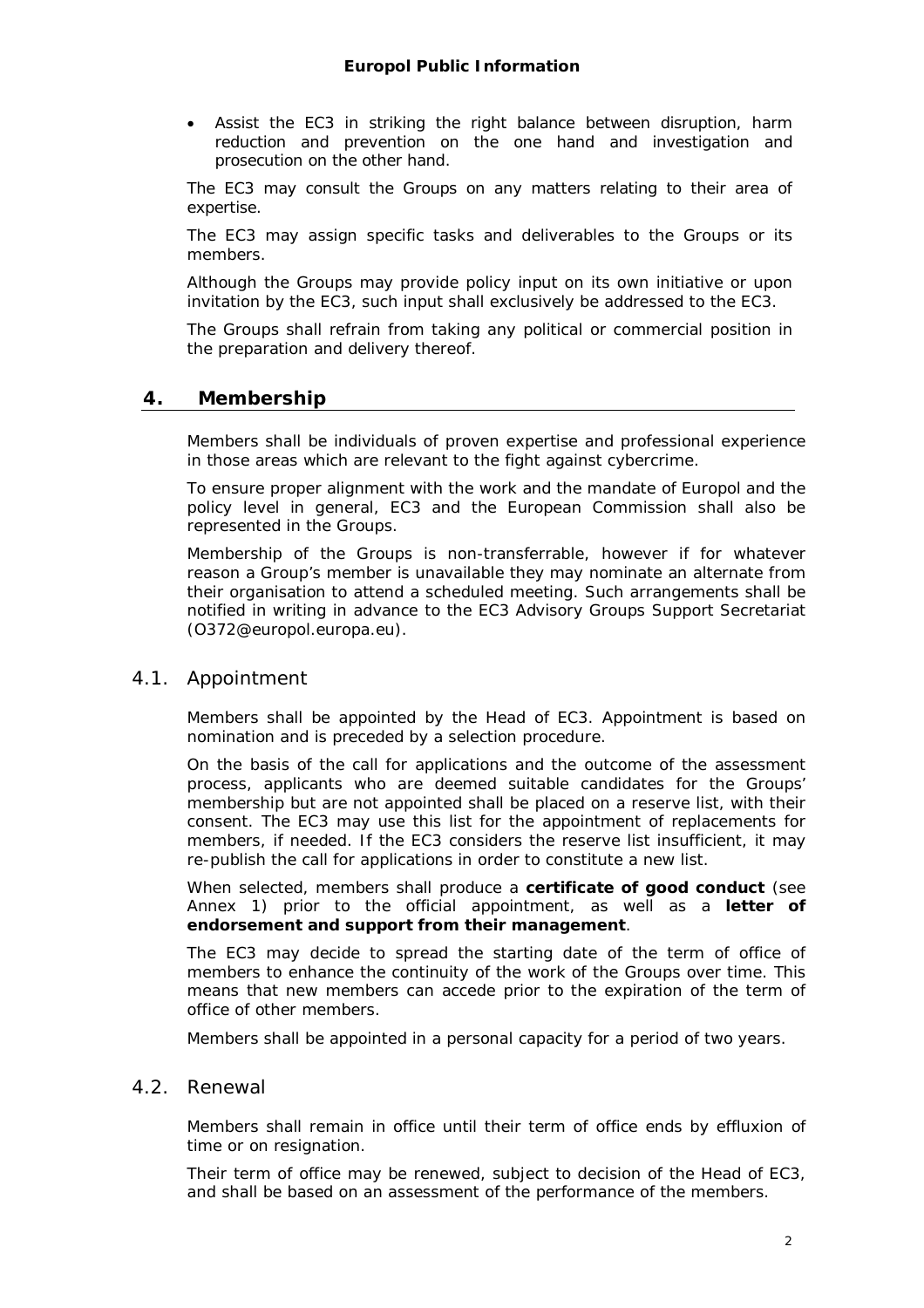#### 4.3. Resignation

Members unable to attend a scheduled meeting have to provide an excuse and possibly nominate an alternate for that meeting. Members who fail to attend two consecutive meetings without providing a valid excuse shall be deemed to have resigned from the Groups.

Any changes in affiliation need to be communicated to the Chair of the Groups and the secretariat in due course. If a member changes affiliation their membership will lapse and they will have to go through another selection procedure for reapplying to one of the Groups. In exceptional cases, EC3 may decide to keep the membership active.

Members who are no longer in a position of contributing effectively to the group's deliberations, who resign or who do not comply with the conditions set out in those Terms and References may be replaced for the remainder of their term of office, following a new selection process.

#### 4.4. Communication

The names and affiliations of the Groups' members shall be published on EC3's website.

#### **5. Mandate**

Members shall actively contribute to enhancing the cooperation between EC3 and their sector using their expertise and information picture for the general interest.

Members are expected to:

- actively contribute to at least two strategic products of EC3 per year (IOCTA and QQRs among others);
- actively participate in the Groups' meetings, by suggesting agenda items, bringing forward cases and projects;
- actively propose and/or contribute to joint position/white papers as well as policy papers;
- actively propose and participate in measures to combat cybercrime, for instance in the areas of prevention and protection;
- propose and/or support novel and innovative approaches to combatting cybercrime.

#### 5.1. Organisation

The Groups shall be composed of up to 30 members each representing a wide-range of expertise related to the fight against cybercrime. The Group shall have a balanced representation in terms of background and geographic regions.

EC3 will act as permanent Secretariat to the Groups [\(O372@europol.europa.eu\).](mailto:(O372@europol.europa.eu).)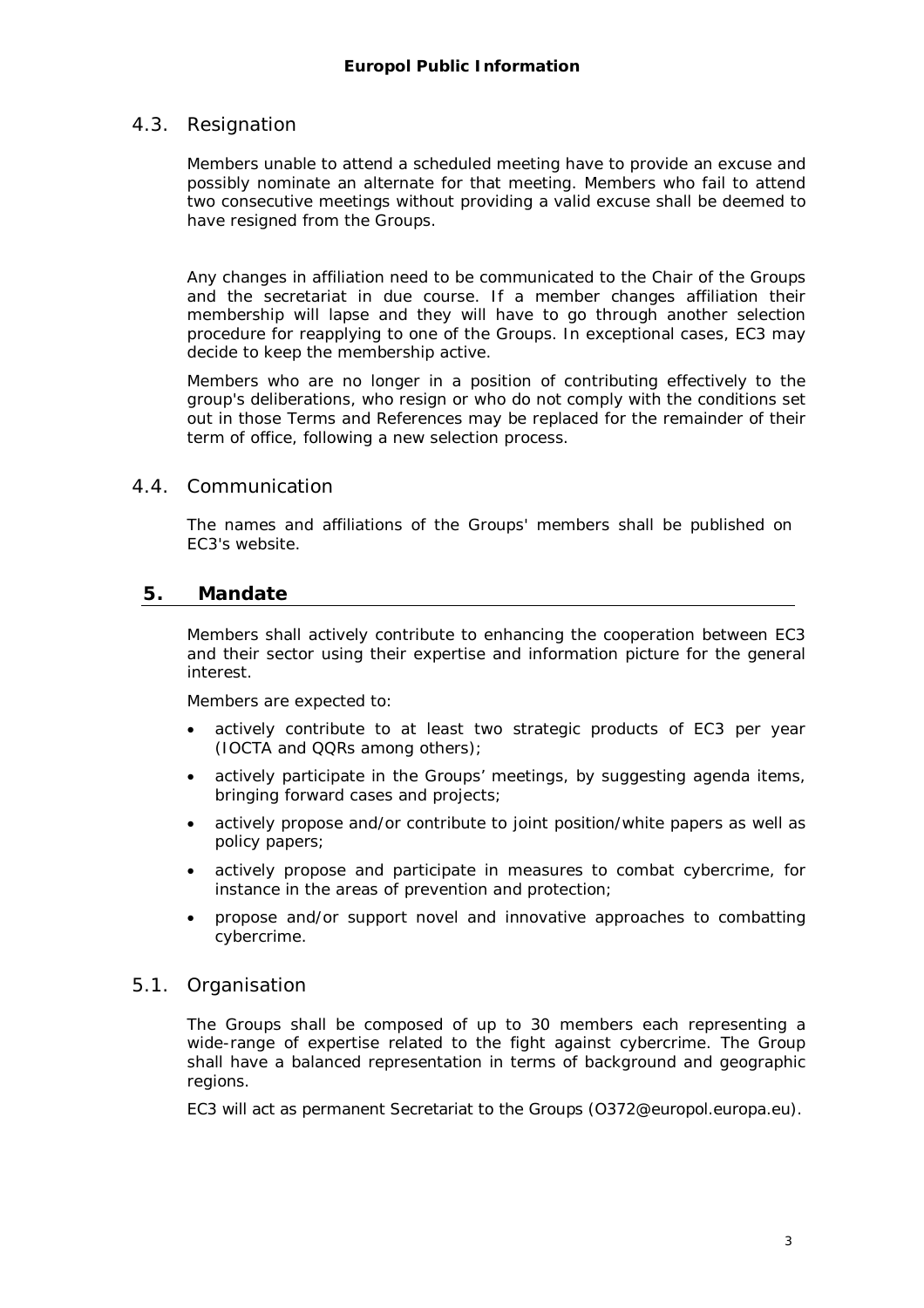#### 5.2. Reporting

In terms of deliverables and performance monitoring, the Groups will report in writing at least once a year in line with the mandate defined by the Head of EC3.

Minutes of the AG meetings will be circulated to the EC3 Programme Board.

#### **6. Meetings**

Meetings of the Groups shall be convened three times per year, either virtually or offline. Additional meetings may also be organised on an *ad hoc* basis if and when necessary.

As the Secretariat, EC3 will be responsible for preparing invitations and drafting agendas, proposals and minutes as well as drafting a yearly activity report to the Programme Board.

The deliverables of the Groups will be submitted to the Head of EC3. A draft agenda will be circulated at least two weeks in advance of the meetings in order to allow members to provide comments.

# **7. Financial Issues**

Members of the Group will participate on a *pro bono* basis and will not receive any financial compensation for their work.

Financial support for travel expenses in connection to meetings at Europol's headquarter may be granted, subject to the availability of funds and approval by the Head of EC3.

Requests for financial assistance shall be made to the Head of EC3 via the Groups' Secretariat. Only representatives of public bodies and civil society organisations shall be entitled to receive financial support.

# **8. Areas of Work**

Concrete deliverables will be identified every year in a separate Work Plan on mutual agreement between the EC3 and the members of the Groups.

#### **9. Interaction with Other Advisory Groups**

The meetings of each Advisory Group are also announced to members of other Advisory Groups and are in principle accessible to members of those groups should they have an interest in specific topics under discussion.

Furthermore, the EC3 may decide to organise joint meetings on topics that are of relevance to members of two or more Advisory Groups.

# **10. EC3 Space platform and online community**

The Groups' Secretariat will make all relevant documents available to the members (with exception of classified information) via a dedicated online community on EC3's restricted SPACE platform, including invitations, minutes and reports. Those documents will be circulated via e-mails as well.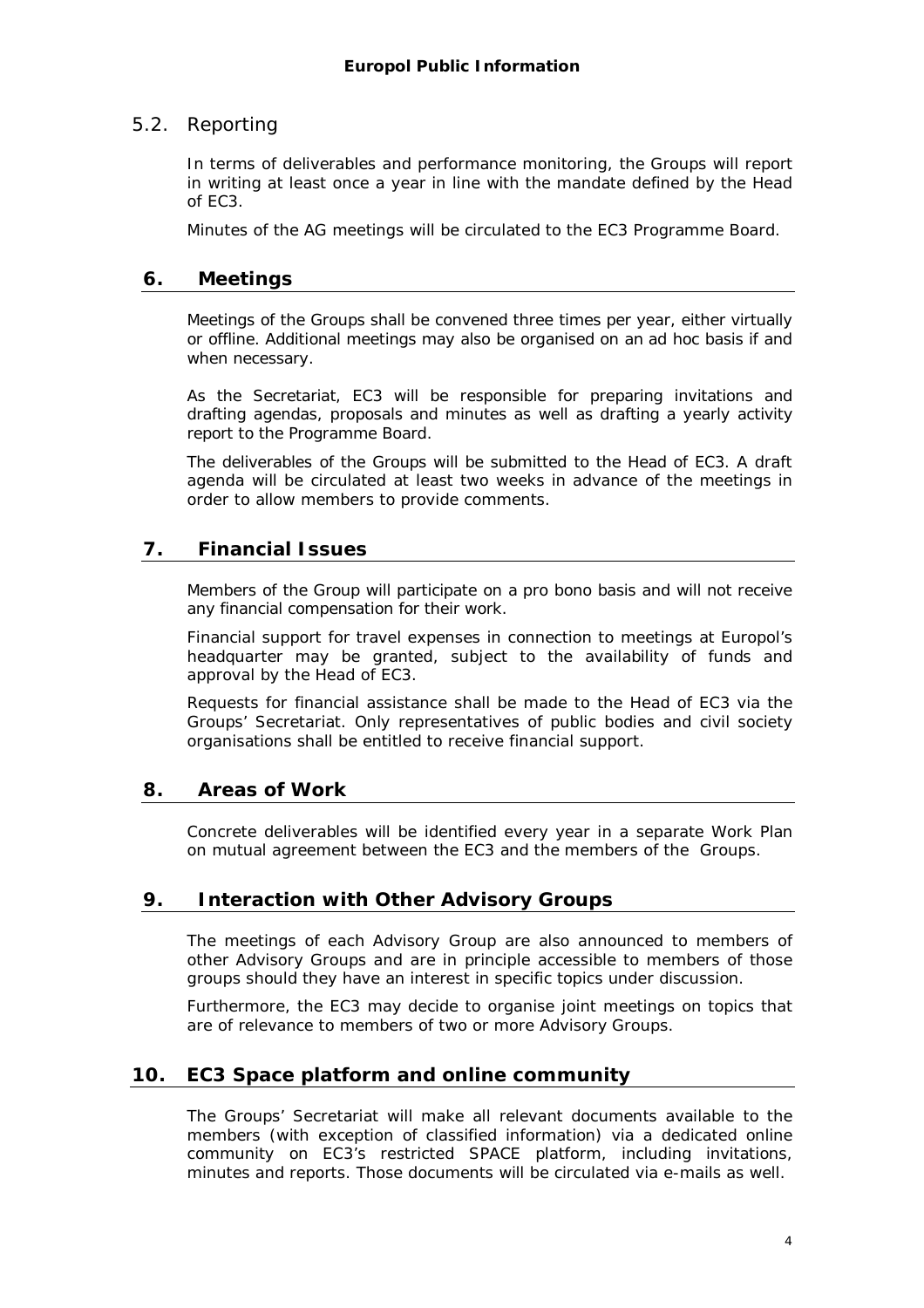#### **Europol Public Information**

The EC3 encourages the use of the EC3 SPACE platform to ensure a constant exchange of information between EC3 and the Groups' members, establish a single-point of information access and to allow for online discussions and comments.

# **11. Public Access Requests**

Europol can authorise public  $access<sup>1</sup>$  to a document of the Groups based on the principle of transparency and the rights for individuals to access documents of EU bodies are laid down in Article 15 of the TFEU and Article 42 of the Charter of Fundamental Rights of the EU. Regulation (EC) No 1049/2001 provides the rules for access to documents. Specific rules for access to Europol documents are established in Article 45 of the Europol Council Decision of 6 April 2009 $^2$  and in the Management Board implementing rules of 8 July 2009 $^3$ .

# **12. Public Relations and Communications**

- All AG related documents will be marked with a security level label in accordance with the Europol classification levels to indicate whether they can be shared by members. Minutes of the AG Meetings are restricted to AG Members only;
- Members of the Groups are allowed to refer to their membership in the public domain, but must treat the content of meetings, the groups' activities and related documentation as confidential unless otherwise indicated;
- Members of the Groups are not entitled to publicly represent or speak on behalf of the AG without authorization;
- EC3 reserves the right to dismiss any member of the Groups who is identified as using his or her membership for undue influence, including commercial advantage.

# **13. Confidentiality**

No exchange of data containing personal information will take place during the meetings of the Groups.

# **14. Review of the Terms of Reference**

These Terms of Reference will be presented to the Head of EC3 and the Europol Deputy Director of Operation for review whenever the need arises but at least every other year.

# **Annex 1**

i,

<sup>1</sup> <https://www.europol.europa.eu/content/public-access-europol-documents>

<sup>&</sup>lt;sup>2</sup>[https://www.europol.europa.eu/sites/default/files/publications/council\\_decision.pdf](https://www.europol.europa.eu/sites/default/files/publications/council_decision.pdf)

<sup>&</sup>lt;sup>3</sup>[https://www.europol.europa.eu/sites/default/files/public\\_access\\_to\\_europol\\_documents.pdf](https://www.europol.europa.eu/sites/default/files/public_access_to_europol_documents.pdf)